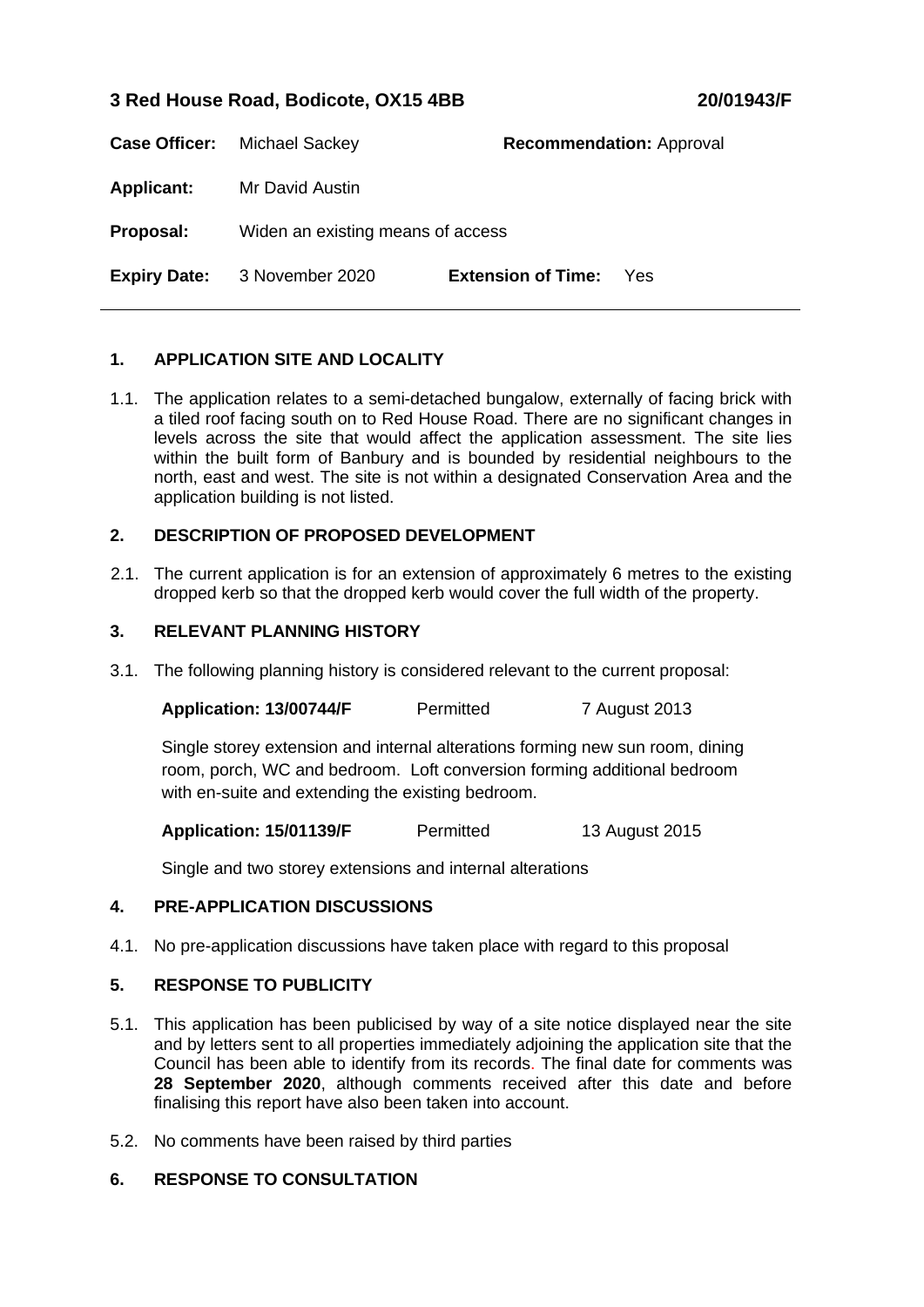6.1. Below is a summary of the consultation responses received at the time of writing this report. Responses are available to view in full on the Council's website, via the online Planning Register.

## BANBURY TOWN COUNCIL AND NEIGHBOURHOOD FORUMS

6.2. No objections

## OTHER CONSULTEES

6.3. Local Highway Authority (21.09.2020) – objects, A Section 184 Agreement would need to be in place before any work may commence on the public highway. Please see https://www.oxfordshire.gov.uk/business/licences-andpermits/dropped-kerbs for further details. It should be noted that the S184 is separate from any planning permission that may be granted. One of the conditions of the S184 to be met is as follows:

*A crossing will not be approved, or an existing crossing to be widened, so that it covers the full width of your property unless planning regulations require you to provide a number of dropped kerbs which would require you to drop the full width.*

- 6.4. Having looked back through the planning history of the site, I cannot see any requirement to increase the number of off-road parking spaces. This current proposal would cover the full width of the site boundary so is contrary to the condition above. From the photos provided it would appear that the front garden has been resurfaced without any provision for drainage within the site. The slope of the parking area means that it will drain to the highway, which is not permitted.
- 6.5. Local Highway Authority (02.11.2020) In hindsight, the dropped kerb provisions are probably not sufficient planning reason to recommend refusal. However, my comments below (Comments made on the 21.09.2020) still apply, and there is no guarantee that a S184 agreement will be allowed.

### **7. RELEVANT PLANNING POLICY AND GUIDANCE**

- 7.1. Planning law requires that applications for planning permission must be determined in accordance with the development plan unless material considerations indicate otherwise.
- 7.2. The Cherwell Local Plan 2011-2031 Part 1 was formally adopted by Cherwell District Council on 20th July 2015 and provides the strategic planning policy framework for the District to 2031. The Local Plan 2011-2031 – Part 1 replaced a number of the 'saved' policies of the adopted Cherwell Local Plan 1996 though many of its policies are retained and remain part of the development plan. The relevant planning policies of Cherwell District's statutory Development Plan are set out below:

### CHERWELL LOCAL PLAN 2011 - 2031 PART 1 (CLP 2031 Part 1)

• ESD15 - The Character of the Built and Historic Environment

### CHERWELL LOCAL PLAN 1996 SAVED POLICIES (CLP 1996)

- C28 Layout, design and external appearance of new development
- C30 Design of new residential development
- 7.3. Other Material Planning Considerations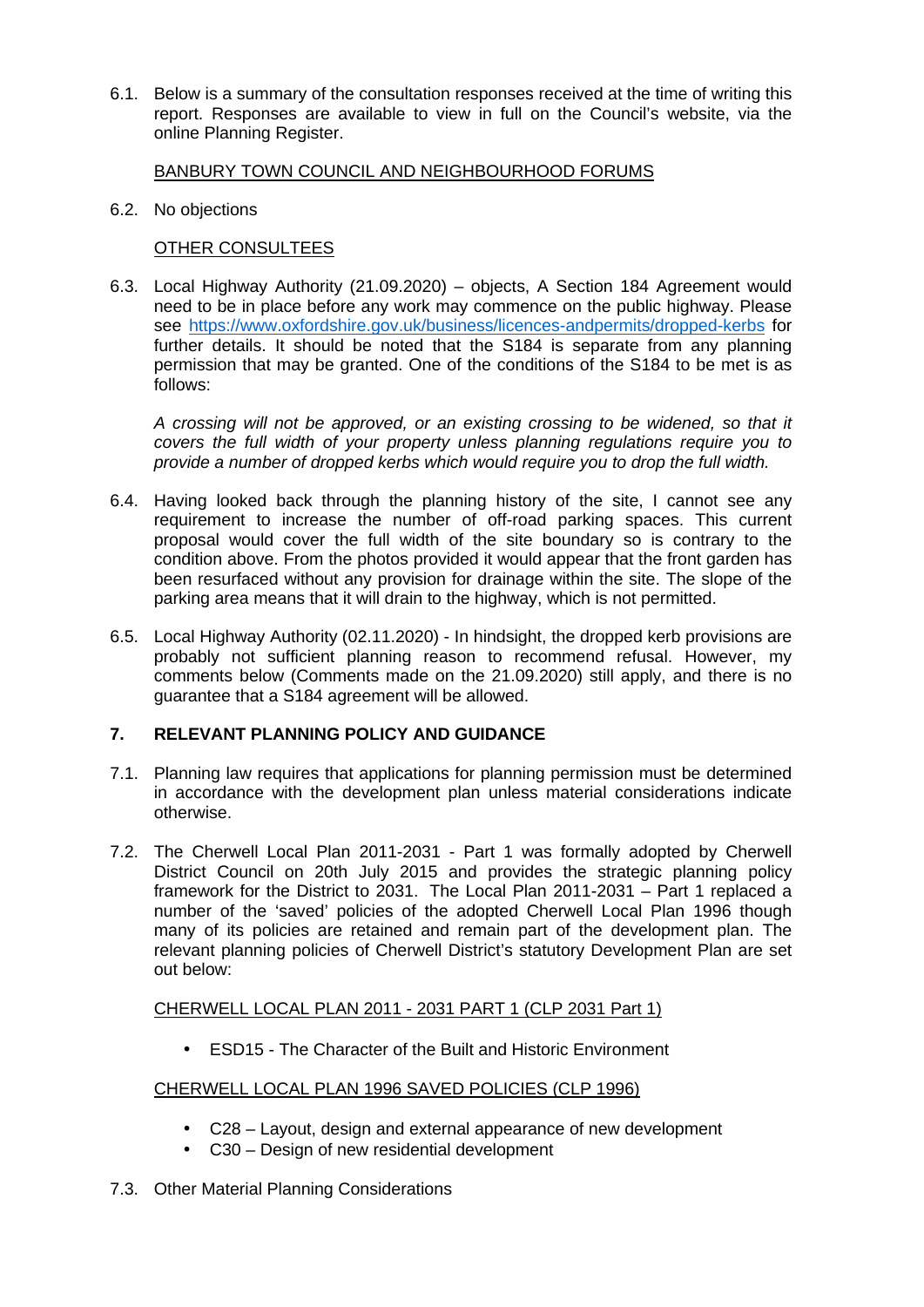- National Planning Policy Framework (NPPF)
- Planning Practice Guidance (PPG)
- Cherwell Residential Design Guide (2018)
- Cherwell Council Home Extensions and Alterations Design Guide (2007)
- National Design Guide (2019)

## **8. APPRAISAL**

- 8.1. The key issues for consideration in this case are:
	- Design, and impact on the character of the area
	- Residential amenity
	- Highway safety/parking provision

#### Design and Impact on the Character of the Area

- 8.2. Paragraph 56 of the NPPF makes clear that, *the Government attaches great importance to the design of the built environment*. This is reflected in Policy ESD15 of the CLP 2031 Part 1, which states that new development proposals should: *be designed to improve the quality and appearance of an area and the way it functions...contribute positively to an area's character and identity by creating or reinforcing local distinctiveness…(and) respect the traditional pattern of routes, spaces, blocks, plots, enclosures and the form, scale and massing of buildings.*
- 8.3. Saved Policies C28 and C30 of the CLP 1996 reinforce this, with Policy C30(ii) stating: *that any proposal to extend an existing dwelling (should be) compatible with the scale of the existing dwelling, its curtilage and the character of the street scene.*
- 8.4. Given its nature, the proposed extension of the existing dropped kerb would have limited visual impact.
- 8.5. Having regard to the presence of comparable means of access within the application site vicinity (e.g. at 10 Red House Road and also on Molyneux Drive to the east of the site), the proposal is considered not to adversely affect the character or visual amenity of the local area.
- 8.6. The proposal would thus accord with retained Policy C28 of the Cherwell Local Plan 1996 and Policy ESD15 of the Cherwell Local Plan 2011 - 2031 Part 1.
- 8.7. It is noted that the application is only for the extension on the means of access. The formation of hardstanding, not included here, may require planning permission and may be considered to have a more significant visual impact, the front gardens on the north side of Red House Road being an attractive element of the streetscape and sloping down to the road (the latter important for reasons of surface water run off / drainage, etc.).

#### Residential Amenity

- 8.8. Having regards to its nature, scale and positioning, the proposed development would not have any significant impact or affect the living conditions of neighbouring residents.
- 8.9. For these reasons, the proposed development would accord with retained Policy C30 of the Cherwell Local Plan 1996 and Policy ESD15 of the Cherwell Local Plan 2011 - 2031 Part 1.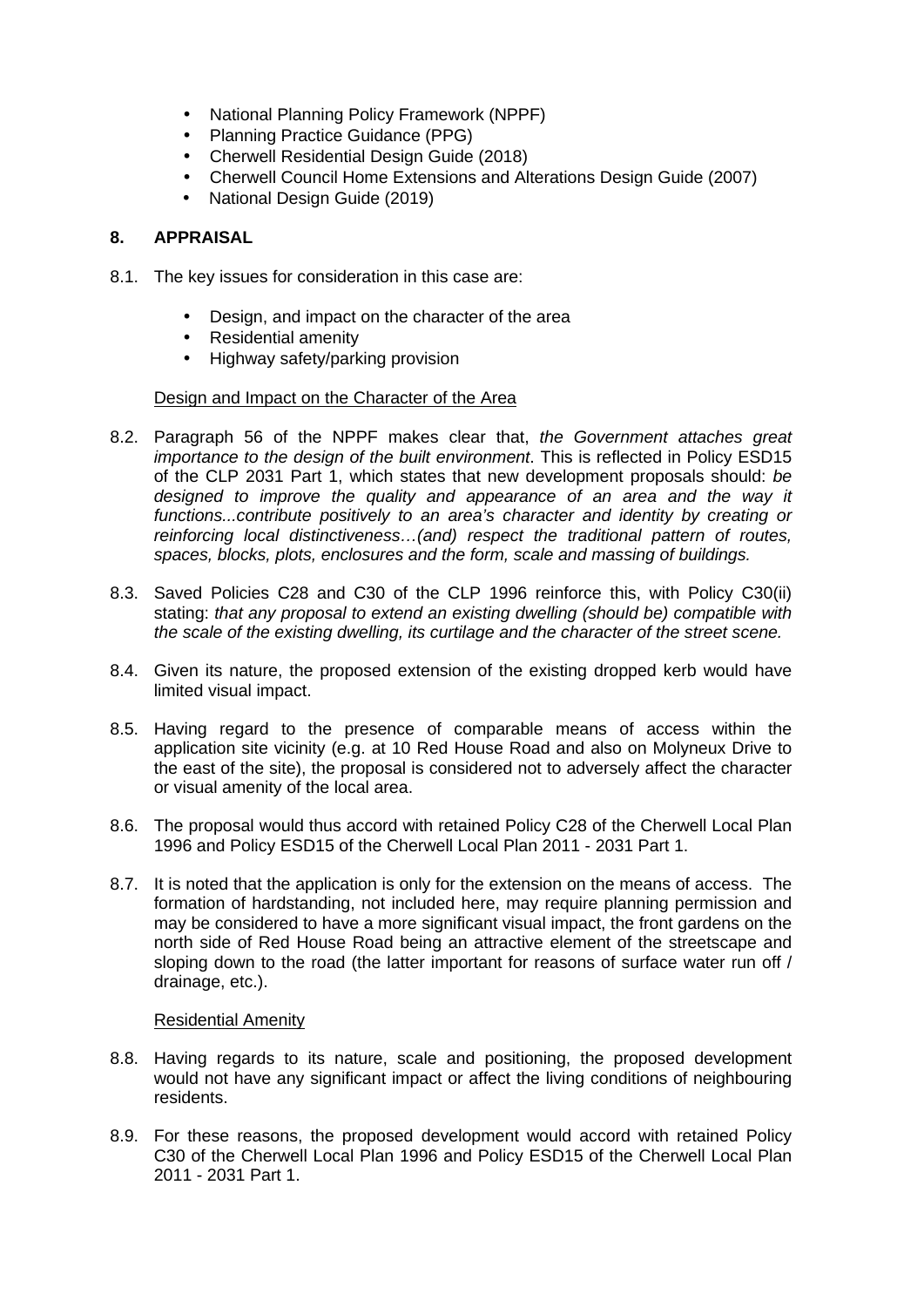#### Highway Safety/Parking Provision

- 8.10. Policy ESD15 of the CLP 2031 Part 1 states, amongst other matters, that new development proposals should: *be designed to deliver high quality safe…places to live and work in.* This is consistent with Paragraph 35 of the NPPF which states that: *developments should be located and designed where practical to…create safe and secure layouts which minimise conflicts between traffic and cyclists or pedestrians.*
- 8.11. The Local Highway Authority (LHA) initially objected to the proposal but upon further discussions and querying of the reasons for the objection, the LHA has removed the objection. Even if the objection had not been removed, their basis for objection is not something that necessarily means highway safety is adversely affected and appears to relate more to highways technical matters. Officers do not consider the proposals would adversely affect highway safety and no objection on that basis has been advanced by the LHA. Therefore, the proposal is considered to accord with Policy ESD15 of the CLP 2031 and relevant guidance in the NPPF.
- 8.12. The Highways Officer indicates that the proposal would also require a separate consent from the LHA and that the required consent is not likely to be forthcoming. However, this doesn't impact on the assessment of the planning application and the applicant has also been made aware of this situation.

### **9. PLANNING BALANCE AND CONCLUSION**

9.1. For the reasons set out in this report, the proposal complies with the relevant Development Plan policies and guidance listed at section 7 of this report, and so is considered to be sustainable development. In accordance with Paragraph 14 of the NPPF, permission should therefore be granted.

## **10. RECOMMENDATION**

That permission is granted, subject to the following conditions

1. The development to which this permission relates shall be begun not later than the expiration of three years beginning with the date of this permission.

Reason - To comply with the provisions of Section 91 of the Town and Country Planning Act 1990, as amended by Section 51 of the Planning and Compulsory Purchase Act 2004.

2. Except where otherwise stipulated by conditions attached to this permission, the development shall not be carried out otherwise than in complete accordance with the approved plans: Location plan (SP46463762) and Block Plan (SP46463762).

Reason – For the avoidance of doubt, to ensure that the development is carried out only as approved by the Local Planning Authority and to safeguard the character and appearance of the area and to comply with Policy ESD15 of the Cherwell Local Plan 2011-2031 Part 1 and Government guidance contained within the National Planning Policy Framework.

#### **Notes**

### **PN21 Third Party Interests**

Planning permission only means that in planning terms a proposal is acceptable to the Local Planning Authority. Just because you have obtained planning permission,